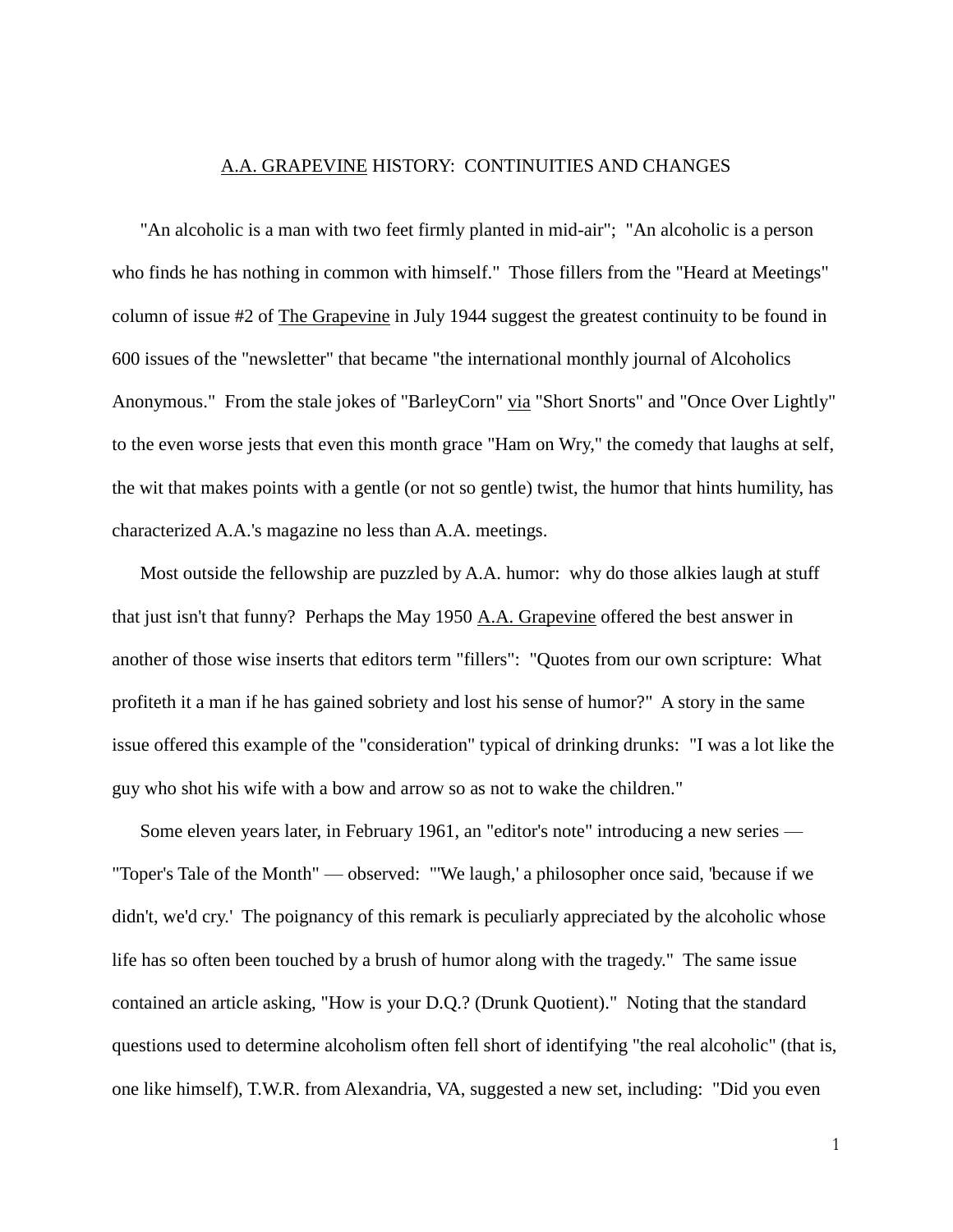look through drawn shades to see if it was  $3 AM$  or  $3 PM$ ?"; "Did you ever drive a car because you were too drunk to walk?"

As loquacious as pictures are reputed to be ("a thousand words" runs over four typed pages and would take about nine minutes to speak), cartoons can communicate even more powerfully. Long before the advent of "Victor E.", Grapevine caricaturists lampooned tendencies with which they identified. "Alibi Album" afforded a strong pictorial antidote to "stinking thinking" in an era very conscious of "slips." Another early series, "Men of Extinction," parodied an advertisement for intoxicants in offering keen reminders of "what we used to be like" as well as insight into the quirks that could endanger sobriety. Grandiosity even in the act of hitting bottom? The July 1945 issue recorded the reaction of a still-drinking alcoholic on seeing an American Airlines plane, the company's emblematic "AA" painted on its wings, passing over his house: "If they're going to all that trouble to get me, I might just as well give up now."

The laughter that heals is laughter at self. We find such healing in mirrors that reveal our self to ourself. Stories provide the best such mirrors, but cartoons can on occasion skewer even those who resist identifying with stories. Early Grapevine cartoons achieved their effect not merely by clever wording or painfully accurate caricature, but precisely by the lack of fit between words and scene — the kind of lack of fit all too familiar to any alcoholic. The January 1947 "Alky Album," for example, featured a garishly attired female flamboyantly proclaiming, "A few drinks help me get over my shyness." That April's "Men of Extinction" depicted a sloppily dressed vagrant, interrupted in his trash-can rummaging, straining to look dignified as he is introduced as "Eustis Bagley, III, Bon Vivant and Collector of Old Bottles."

## The A.A. Grapevine and the Story of A.A. Storytelling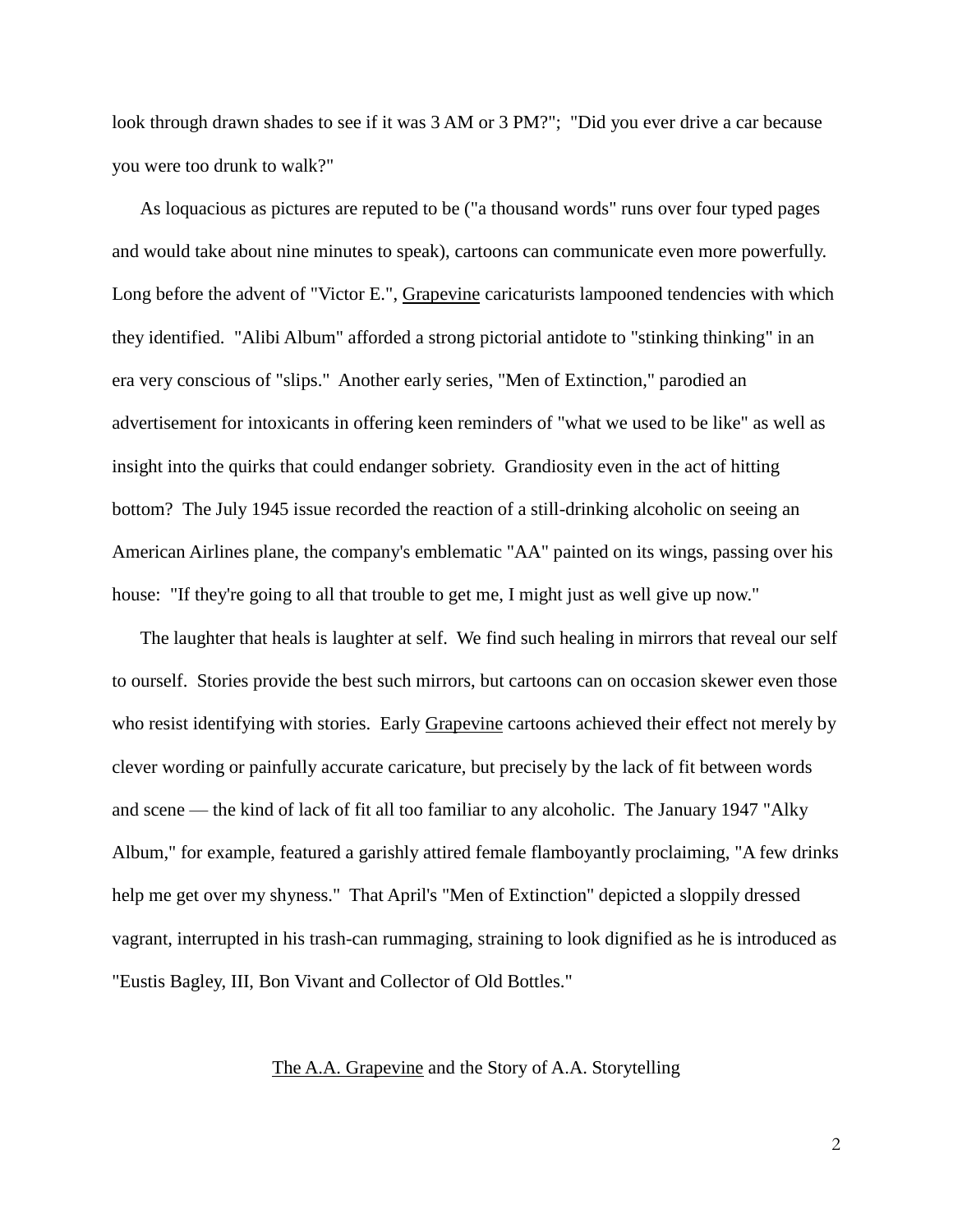Humor "works" because it encapsulates story, capturing and holding up for view in memorable form the incongruity, the lack of fit, that is the reality of any human life and surely of the life of any alcoholic. And story is of the essence of Alcoholics Anonymous. Let's take a look, then, at what the story of The A.A. Grapevine reveals about the story of storytelling within A.A. itself. For the story of The A.A. Grapevine, which tells the stories of A.A. members, and the story of Alcoholics Anonymous, which is the stories of its members, intertwine in fascinating ways.

In The Grapevine, as within Alcoholics Anonymous itself, the practice of telling stories of "what we used to be like, what happened, and what we are like now" was not planned; it sort of snuck in. The earliest AAs, departing the Oxford Group, wished to avoid the style of "witnessing" used under those auspices. They soon discovered, however, that the only way to answer the questions raised by newcomers was to tell the story of their own "experience, strength and hope." The story of stories in The Grapevine is a little more complex.

The Grapevine began as a local newsletter. It was not the first such publication put out by members of Alcoholics Anonymous. Some of the other early area journals still exist; other colorful titles have ceased: "The Toss Pot" from Charleston, WV; Chattanooga, TN's "The Empty Jug"; "The Screwball" published in "Deep East Texas." These papers were one large impetus to The Grapevine, which began as Metropolitan New York's equivalent -- a newspaper that linked the rapidly spreading groups of a locality by providing news of area events and activities. At least that was the first intention, how The Grapevine began.

Because the earliest Grapevine saw itself as newsletter rather than as "meeting in print," its format consisted of articles and reports far more than of stories. Suggestions for "hospital work";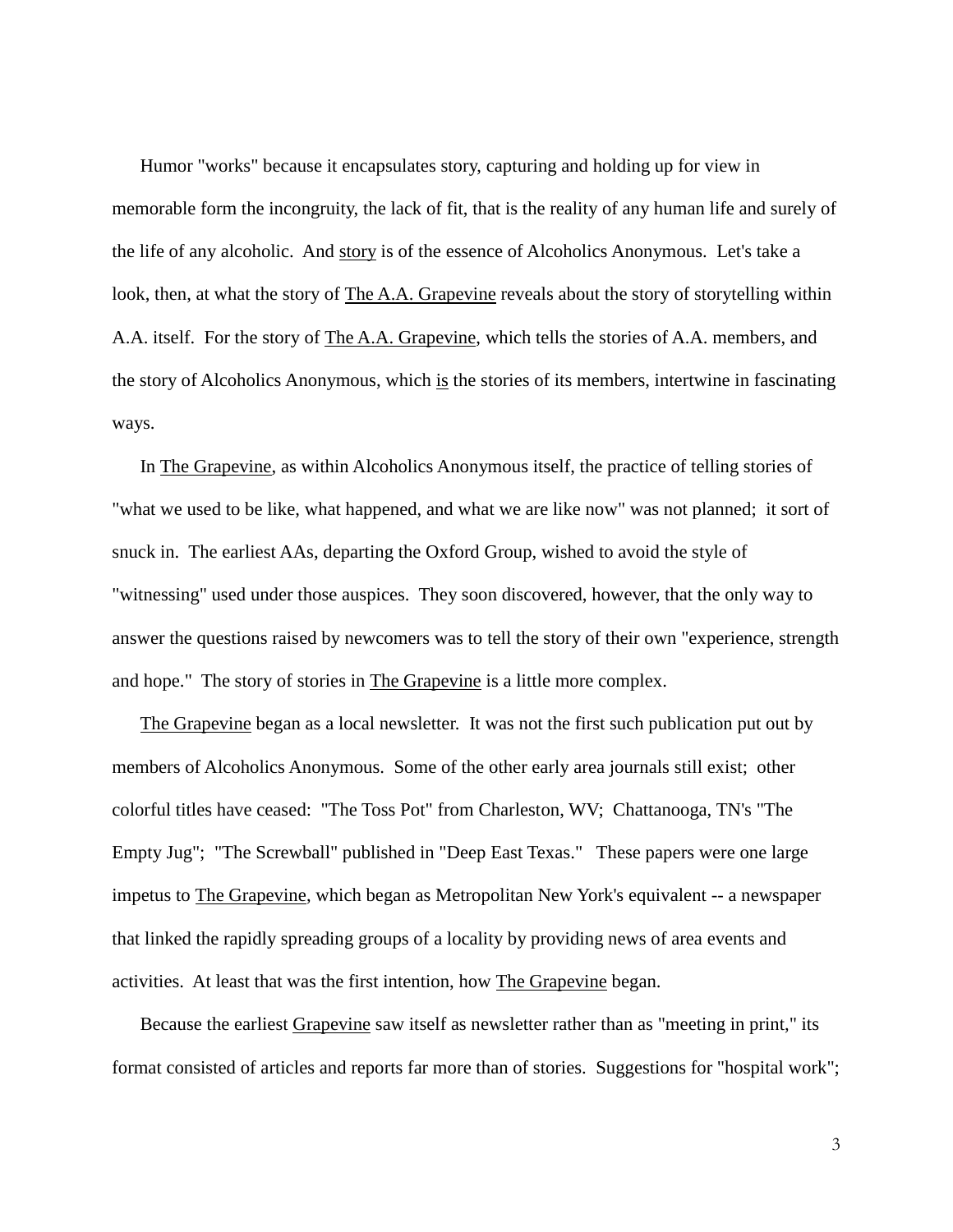columns recommending books to be read and hobbies to be engaged in; appeals for "one regular closed meeting for older members only -- people who've been in A.A. at least a month or more"; (The first "Pleasures of Reading" column recommended Boethius's Consolations of Philosophy, the medieval classic The Imitation of Christ, and a biography of actor John Barrymore). Many of the lead articles were by non-A.A. members: Doctors Haggard and Jellinek, writers Philip Wylie and Fulton Oursler, comic S.J. Perelman. Most of the contents reported news, especially of new groups.

Some stories, very brief ones, do peek in around the corners, used to support a point or to offer an example or to set a context. But most stories, as we know them, entered those earliest issues from one very specific circumstance. Following the example of Cleveland's Central Bulletin, The Grapevine's editors sent copies of their paper to all A.A. members serving in the military. June 1944: World War II was beginning to wind down, but at a sometimes frightful cost. News of the progress of the invasion of the European continent and of Pacific islandhopping kept Americans mindful of their soldiers and sailors and marines. In early 1944, A.A. records showed 300 members in the Armed Forces, some 40 of whom had lived in the New York Metropolitan area. Letters on The Grapevine's "Mail Call for All A.A.'s in the Armed Forces" column, which began in issue #1, attest that many groups wrote letters to keep in touch with their members in the military, but that "newsy papers" were most appreciated by those members, who were generally cut off from A.A. life and companionship. [The erroneous apostrophe in the column's title, which recalls the one in the original title of the multilith draft of "Alcoholic's Anonymous," was dropped in issue #2.]

And the servicemen wrote back to those newsy papers. Their letters most frequently detailed the effort to "hang on," often in isolated circumstances. Clearly, a paper that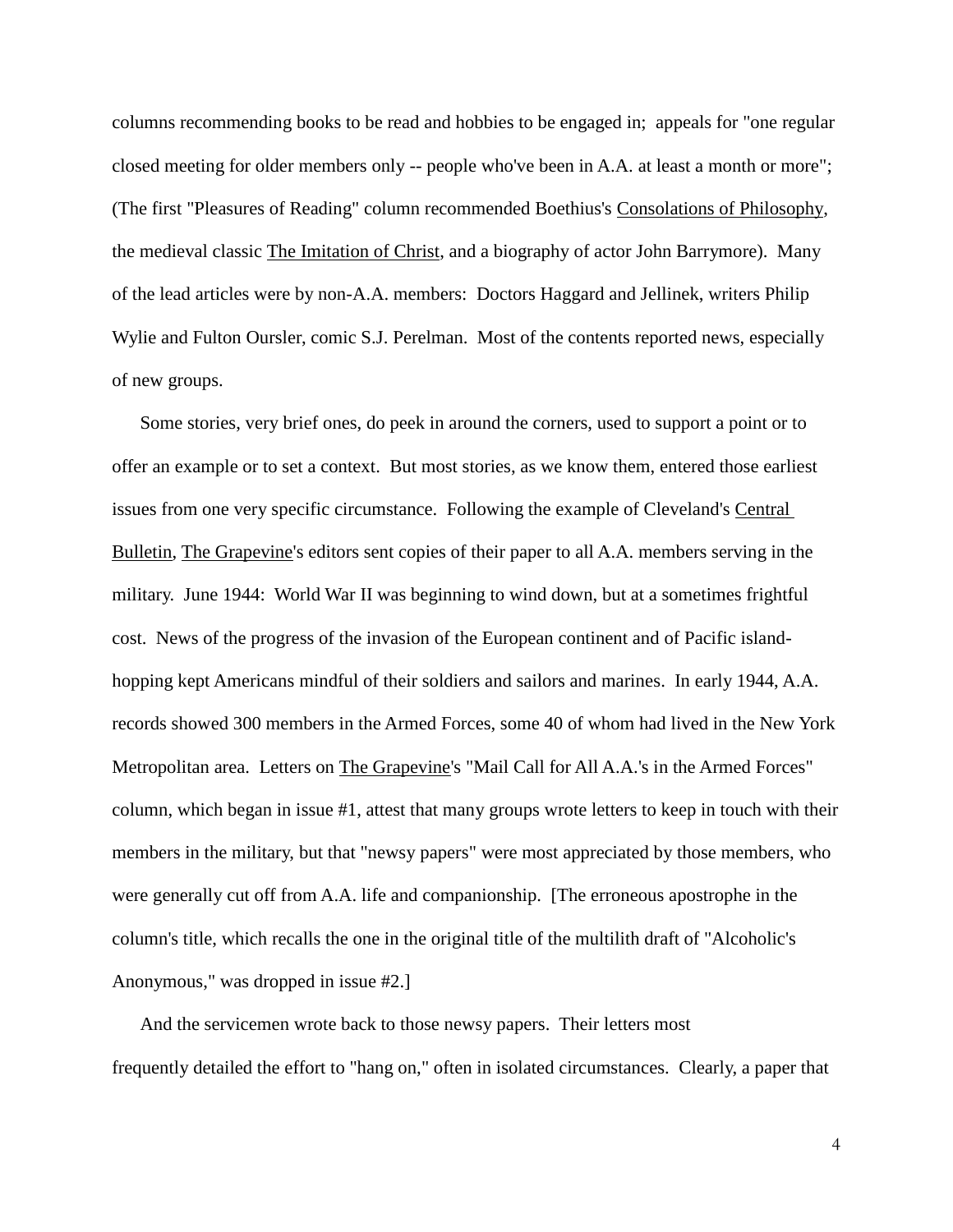allowed them to share the experience, strength and hope specific to military life or to living in a foreign land served a valuable function. But more importantly for The Grapevine's — and A.A.'s — larger history, those letters from service people set a style for storytelling. In briefest outline, that style detailed some problem, told of some circumstance or happening that led to its resolution, and then reflected on the gift of a life now enriched by having gone through that experience. Not exactly "what we used to be like, what happened, and what we are like now," but close enough to that outline to cement the relationship between "experience, strength, and hope."

At war's end, promptly in September 1945, "Mail Call for All A.A.s in the Armed Forces" became "Mail Call for All A.A.s at Home or Abroad." For a time, in the new peacetime world, The Grapevine moved away from the stories of personal experience that had been the content of most of the letters from members of the armed forces, printing more descriptions of and comments on the spread of Alcoholics Anonymous and the adaptations that some localities developed to meet that growth.

Although the masthead presenting The Grapevine as "The national monthly journal of Alcoholics Anonymous" did not appear until December of 1945 (the first twelve-page issue in the old 9x12 inch format), already in January of that year, "Along the Metropolitan Circuit" was replaced by "A.A.s Country-Wide News Circuit." (This time, the apostrophe that should have been there finally appeared in the March issue.) Also in December of 1945, attesting to its "national monthly journal" status, each Grapevine issue began to include the "A.A. Digest: Excerpts from Group Publications," a practice continued (with occasional interruption) until May 1948.

Some saw a kind of imperialism in The Grapevine's transition from metropolitan New York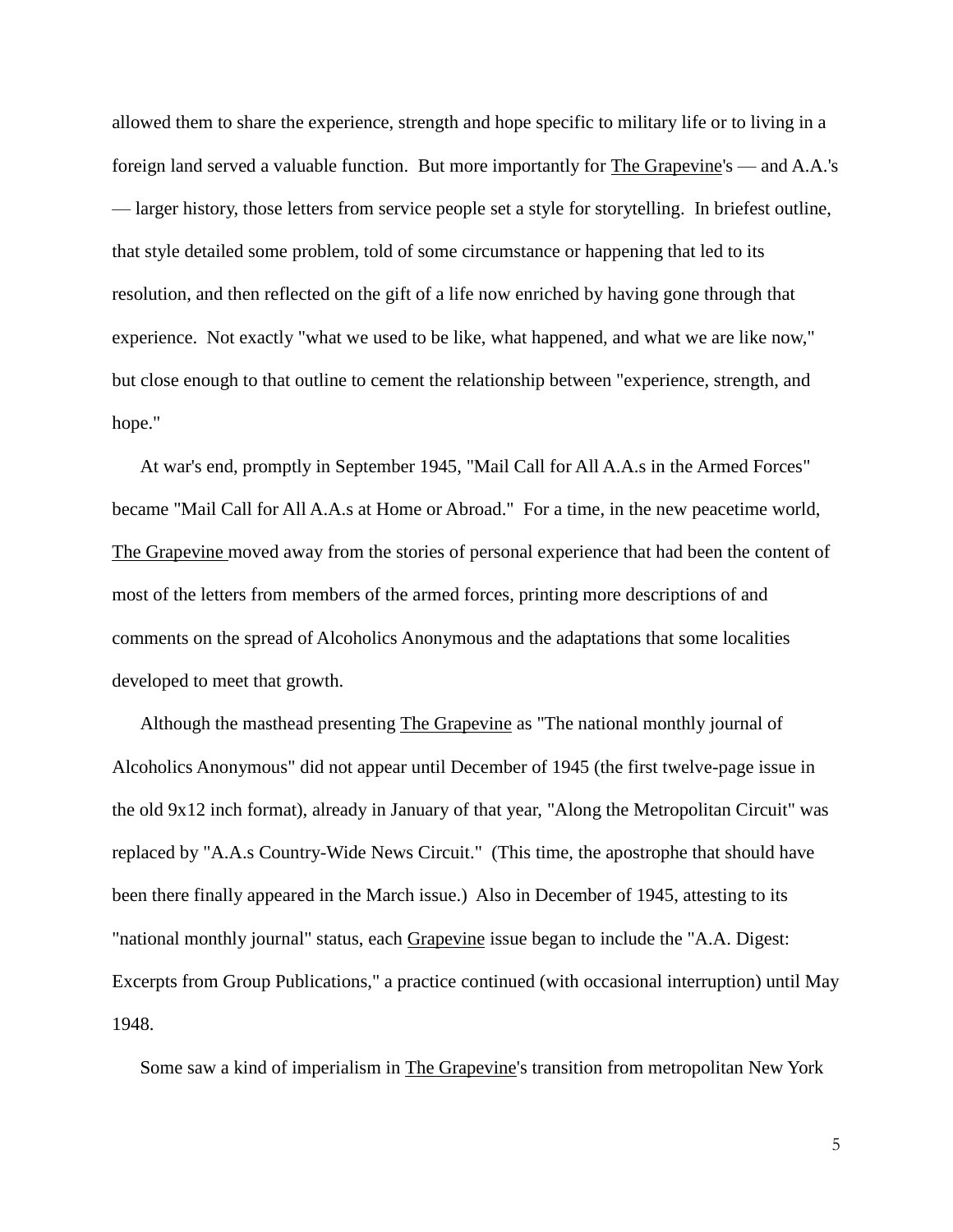paper to "national monthly journal of Alcoholics Anonymous," and there is some truth in that view. Wary as Bill W. and some other Easterners were of offending fellowship members in Akron, Cleveland, and other mid-West centers, a more pressing consideration impelled to the move. As A.A. grew, some of the local journals, under strong editors, began to go beyond usual A.A. understandings. Chattanooga's The Empty Jug, for example, was blatantly Prohibitionist. In April 1946, Bill W. would publish "Twelve Points to Assure Our Future," the first floating of A.A.'s Twelve Traditions, and the same need to guard against aberrations deemed dangerous to the A.A. fellowship as a whole seems to underlie The A.A. Grapevine's claim to "national journal" status, albeit unofficially. The April 1946 issue is also noteworthy as the one in which The Grapevine become The A.A. Grapevine — a change, according to Bill's later telling, motivated by apparent conflict (though it is difficult to imagine confusion) with a similarly titled internal newsletter of the Federal Bureau of Investigation. That the change ratified The A.A. Grapevine's new national status was at least happy coincidence.

## The Development and Concerns of Storytelling

The responsibility of being A.A.'s "national" periodical — and, beginning in January 1949, its "international monthly journal" — reinforced The A.A. Grapevine's commitment to reporting what was going on in the various groups. For a time, that responsibility somewhat stifled the telling of stories of experience, strength and hope as that pattern had begun to emerge in the letters from members of the armed forces during World War II. Most contributors, in the mid-1940s, informed of diverse practices within Alcoholics Anonymous; for example, ways of holding meetings for greater numbers, exchanges of speakers, and especially about procedures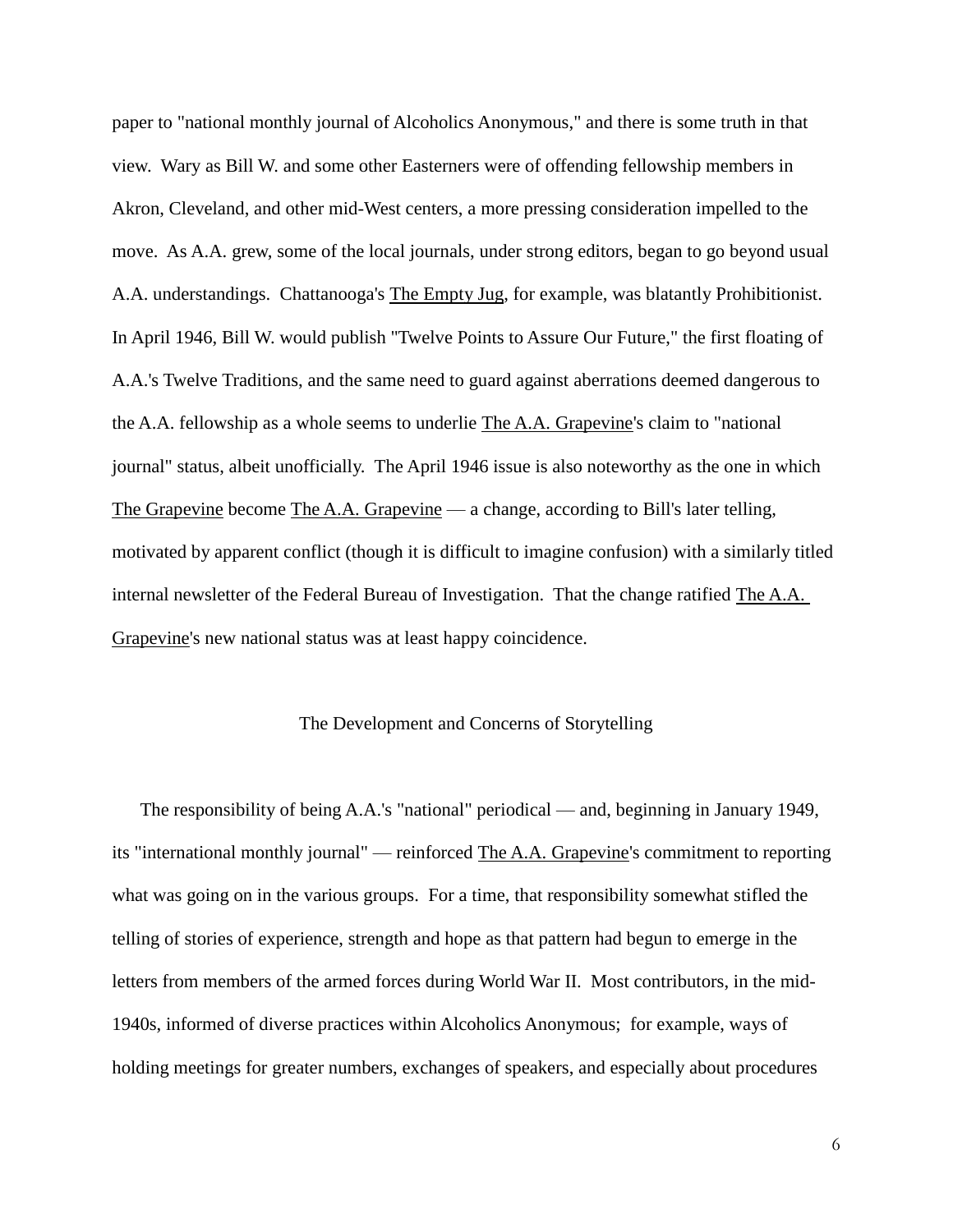used to "indoctrinate" new members. Diversity of understanding was honored in this period, A.A. members in general showing great tolerance of various understandings of even such basics as the Twelve Steps. Grapevine issue #18 (November 1945), for example, began a second series of articles on the Steps explicitly to give voice to "different views and interpretations."

But if A.A.'s early members accepted differences in interpretation, they showed themselves less open to variances in practice — especially when such deviations seemed to suggest that A.A.'s message was not being carried as effectively as possible to potential new members. Descriptions of experience, especially of what seemed especially helpful or dangerous in "indoctrinating" newcomers and the requirements placed upon them, drew letters of comment and often of disagreement. No sooner did some express disapproval of some practices, however, than others wrote to warn against the dangers of criticizing others.

The climax of this process came in August 1946 with a piece by Bill W., "Who is A Member of Alcoholics Anonymous?" This article achieved two ends. Directly, it suggested extending tolerance of other A.A. groups' practices to tolerance of the differences among individual alcoholic newcomers. Indirectly but more importantly to our story here, Bill's gentle words invited a shift from detailing group practices to telling personal stories -- a shift that took place gradually over the next several years.

No less than Bill himself, A.A. Grapevine editors recognized the tendency of alcoholics, drinking or sober, to resist authority. Issue #1 of volume 2 of The Grapevine (June 1945) had announced its "editorial formula": to "reflect as comprehensively as possible A.A. problems and A.A. principles . . . the voice of A.A.s collectively speaking from the whole of A.A. experience rather than . . . limited to the concepts of any one individual." In December 1946, Bill W. described The A.A. Grapevine as "our principal monthly journal, devoted to the interests of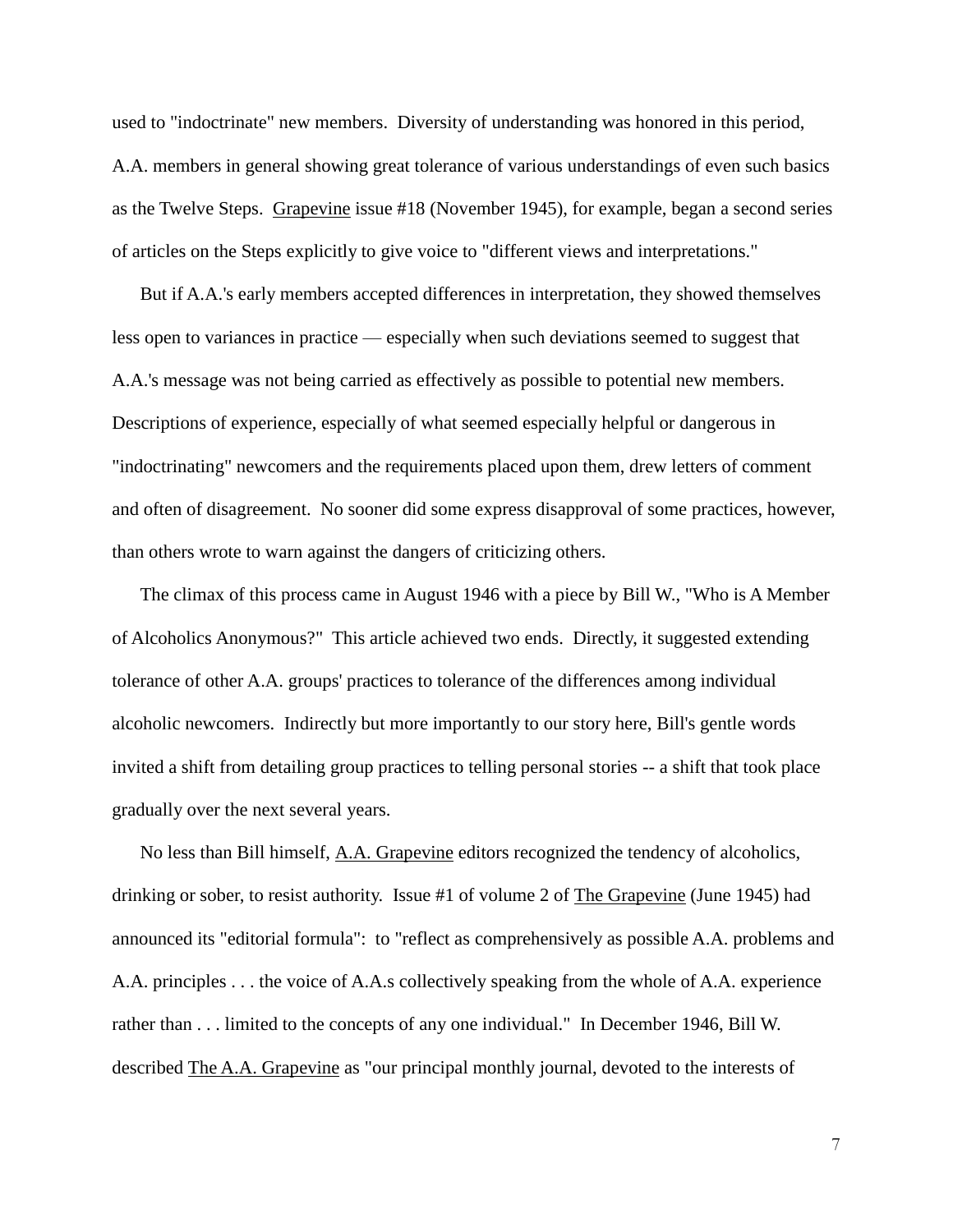Alcoholics Anonymous -- and to nothing else. It tries to publish the news and portray the views of A.A.s everywhere. It aims to reflect a cross section of our thought and action . . . bringing us news of each other across great distances, and always describing what can be freshly seen in that vast and lifegiving pool we call 'A.A. experience.'"

But as the articles submitted more and more began to evidence, that "cross section of our thought and action" best served as a "lifegiving pool [of] A.A. experience" if presented in the form of the individual stories of individual A.A. members. Readers wanted to hear about people: on the basis of what they learned about people, they would decide for themselves about practices and the applications of principles. The process began in the "Mail Call" column, in letters describing A.A. practice in some particular place or group. Letter-writers would sometimes offer a brief story excerpt to make or to support their point. Even more often, those writing to comment on or disagree with an earlier letter-writer would illustrate with another story snippet. Meanwhile, "Vino Vignettes: Thumbnail A.A. Biographies" — a feature begun in September 1945 and continued, intermittently, into 1949 — further shaped The A.A. Grapevine's story style.

It thus comes as no surprise that The A.A. Grapevine's most historic contribution to Alcoholics Anonymous may well be "The A.A. Preamble" commonly read at the beginning of most A.A. meetings. That formulation first appeared in the June 1947 issue, devised by the Grapevine's editor to describe A.A. to the journal's non-A.A. readers. Much of the phrasing was borrowed from the foreword to the first edition of the book Alcoholics Anonymous, including the since deleted qualification "honest" before the membership requirement of "a desire to stop drinking," an adjective dropped from The A.A. Grapevine's inside front cover in September 1958. But the phrase "experience, strength, and hope" is original — original not so much as the invention of editor Tom Y. as his encapsulation of what both A.A. and The A.A. Grapevine had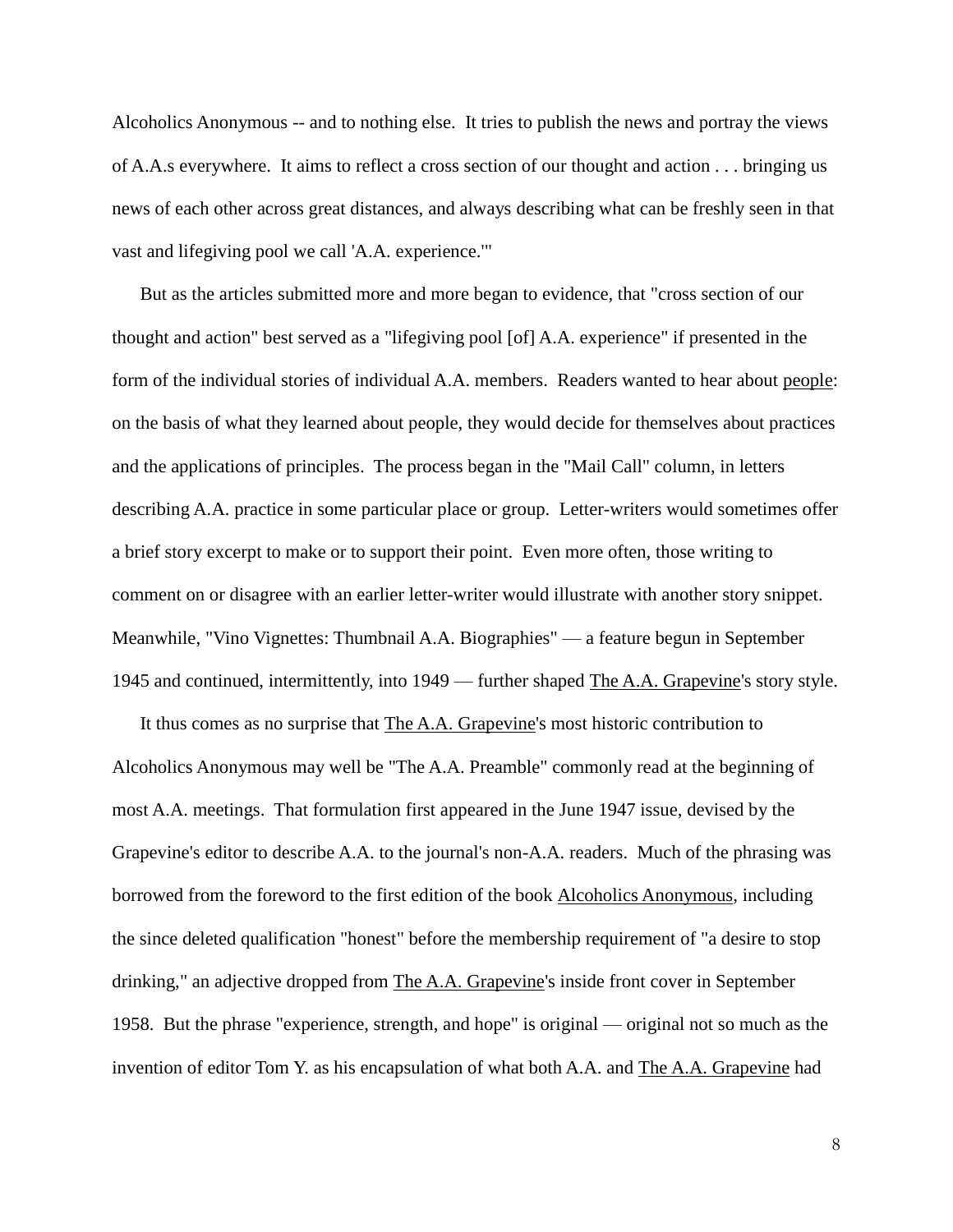become: a place where alcoholics could both offer and find the "identification," the insight "Yes, that's like me!" that helps in the never-ending task of penetrating the "self-centeredness" that "is the root of our troubles."

Identification: necessarily, its style — its "how" — developed over A.A.'s earliest years, and that development is well reflected in The A.A. Grapevine. In a fairly short time, the "Mail Call" letters and the "Vino Vignette" biographies moved from telling about someone else, to telling how what happened to someone else affected the teller, to telling one's own story. But the process of development did not end there; rather, another even more important shift took place.

The usual theme of the earliest stories told both at meetings of Alcoholics Anonymous and in The Grapevine ran along the line of "I didn't know what was the matter with me, and, whatever it was, I was pretty sure that nothing could be done for it." Earliest A.A. identification, then, consisted in the sheer sense of relief at the discovery that one was "not alone" -- not unique. Sobriety did not change that realization but deepened it, as one discovered in an ever greater variety of other alcoholics similar experiences and patterns. Identification began with breaking through the sense of terrified differentness . . . and that saving identification was reinforced in recovery as going on 12th Step calls led to hearing still others say, often in a wondering astonishment that recalled one's own, "Yes, that's like me."

But that earliest story theme of "I was convinced that no one understood" and the sense of relief that came with the recognition that "there are others like me" -- that basis of identification shifted over time. It inevitably had to change as more people got more sober, as an ever larger number of people heard about A.A. The next generation of stories, then, more often described the motif of having heard of Alcoholics Anonymous, imagining a distorted idea of what it was and rejecting it, and then telling how one came to accept A.A. or give it a chance, and what had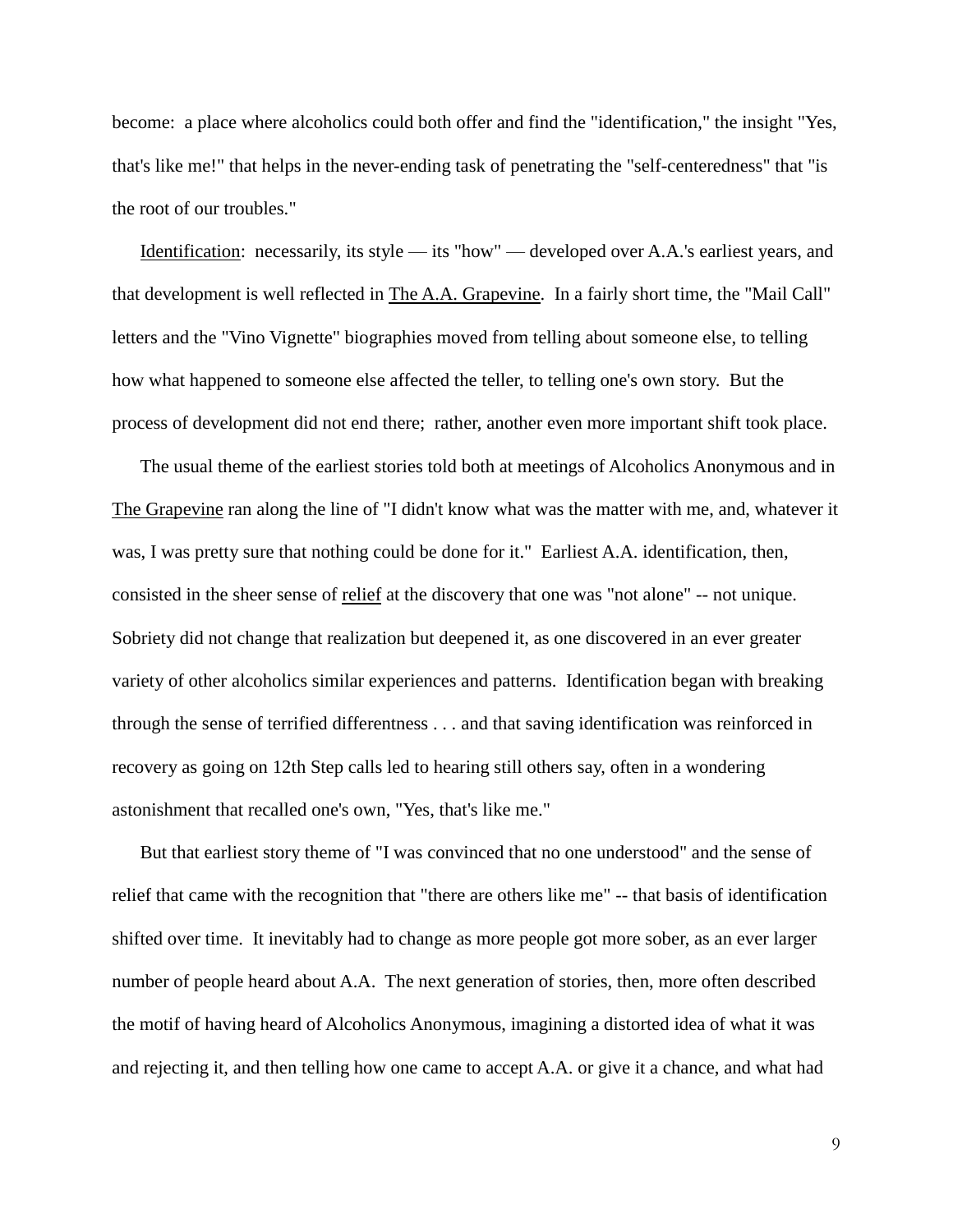happened since.

At the time this format was developing, members were paying much attention to "slips," which seemed to them to be increasing. (Slips inevitably increased in number as the fellowship grew, but there is no evidence that a larger percentage of members were out doing graduate work.) With greater concern about "stinking thinking," the Big Book story format of "what we used to be like, what happened, and what we are like now" saw its "what happened" segment become not only the turning point at which one stopped drinking, but any significant turning point in one's thinking. In the next stage of development in the style of stories in The A.A. Grapevine, the nature of that significant turning point broadened and developed, and we find a tendency to place more accent on experiences of "the spiritual", and the dawning of humility, consideration, and thoughtfulness in place of the alcoholic's former total self-centeredness.

To read Grapevine stories over time, in other words, is to find a mirror of one's own growth — and lacks of growth — in sobriety.

\* \* \*

Because what we find in the past tends to be shaped by what we know of the present, two topics especially grab the attention of any 1990's reader perusing Grapevines of earlier decades: women in A.A. and those who "use other drugs."

Issue #1 of The Grapevine offered brief descriptions of the "six ink-stained wretches" who brought the publication into existence: "a cashier, a radio script writer, an author, a bookseller, an art director, a wife and mother of two." The article chose not to advert to a more significant fact. Unlike Alcoholics Anonymous itself, which was saved from titling its Big Book "One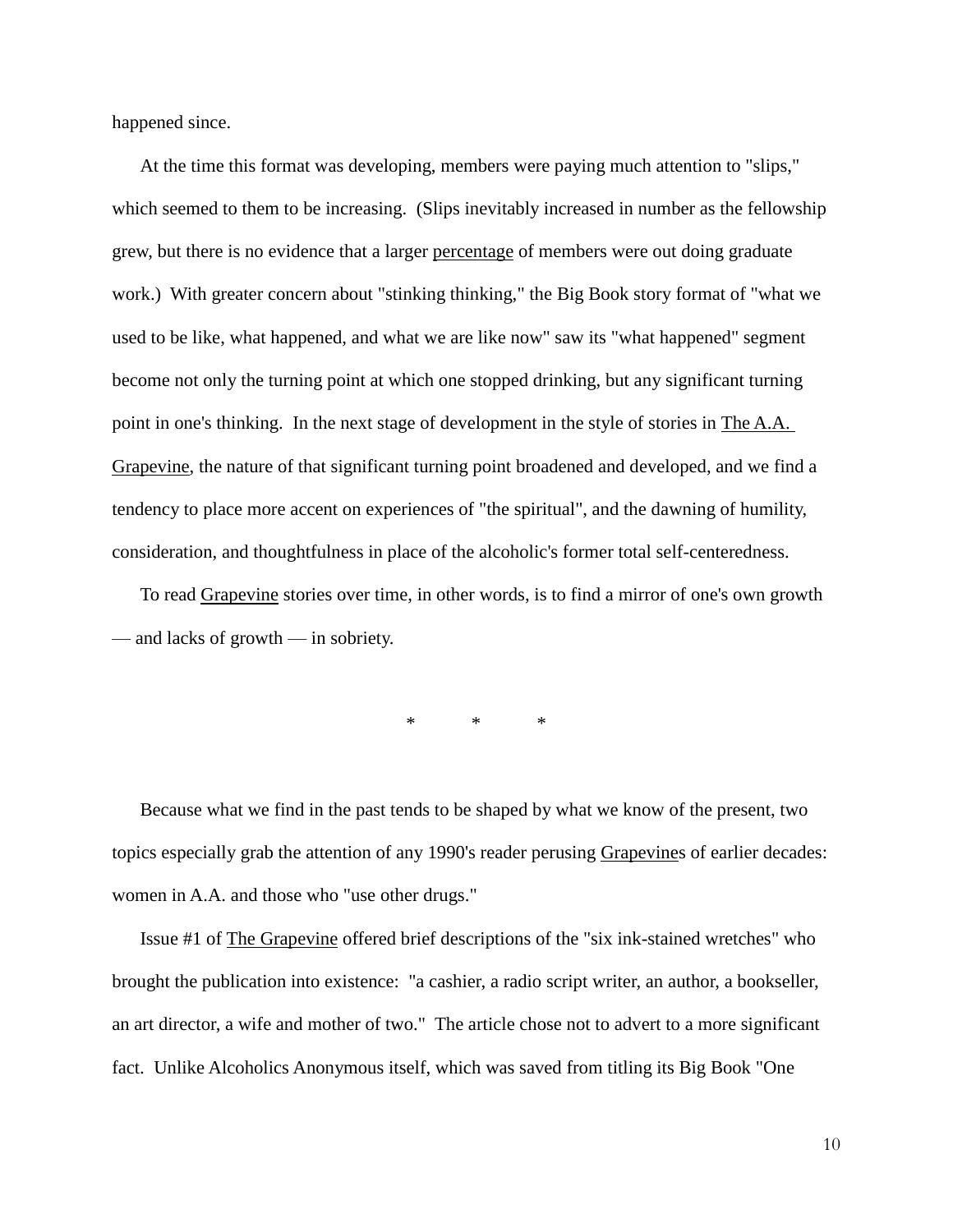Hundred Men" mainly by the timely arrival of Florence R., The A.A. Grapevine came into being primarily as a result of the dedication and effort of some early A.A. women.

Not only were four of the "ink-stained wretches" — Lois K., Marty M., Pricilla P., and Grace O. — of the female persuasion, but Felicia G., Maeve S., and Astrid L. soon also became very active in the journal's writing and production. And so it does not surprise that, although unannounced as such, Grapevine #12, the May 1945 issue that marked the completion of a year's success, quietly celebrated with five articles devoted to women's experience. The lead article, by Marty M., acknowledged that "Women Alcoholics Have a Tougher Fight." "Women alcoholics do have special problems," Marty noted, "But we women can get there as well as the men - witness the number of us, good A.A. members (one in ten of our total membership)." Other titles were "One Woman Alcoholic Writes to Another," "A Daughter is Proud of Her A.A. Mother," "A Wife Takes Pleasure in A.A.," and "Credo for an A.A. Wife."

As the latter titles hint, a related topic, also still relevant in the 1990s, graced Grapevine pages forty-nine years ago. We speak today of "family issues"; the usual phrase then was "wives of alcoholics" — although as early as April 1947 we find an article titled "Husband Sees Rich Rewards for Non-Alcoholics," in which a writer from San Diego presented himself as "affiliated with AA as a 'dry-mate.'" His terminology may not meet today's standards of sensitivity to gender language, but "E.L." offered at least one observation that can still hit home: "At the first dry-mate meetings I attended, we were all in agreement that our mates had outgrown us. . . ."

"Dry-mate meetings": the term, fortunately, did not stick. But the idea was of course more important than the name. In the earliest-described A.A. meetings, spouses participated on an equal footing with ex-drunks. Early on, however, Grapevine articles as well as letters attest,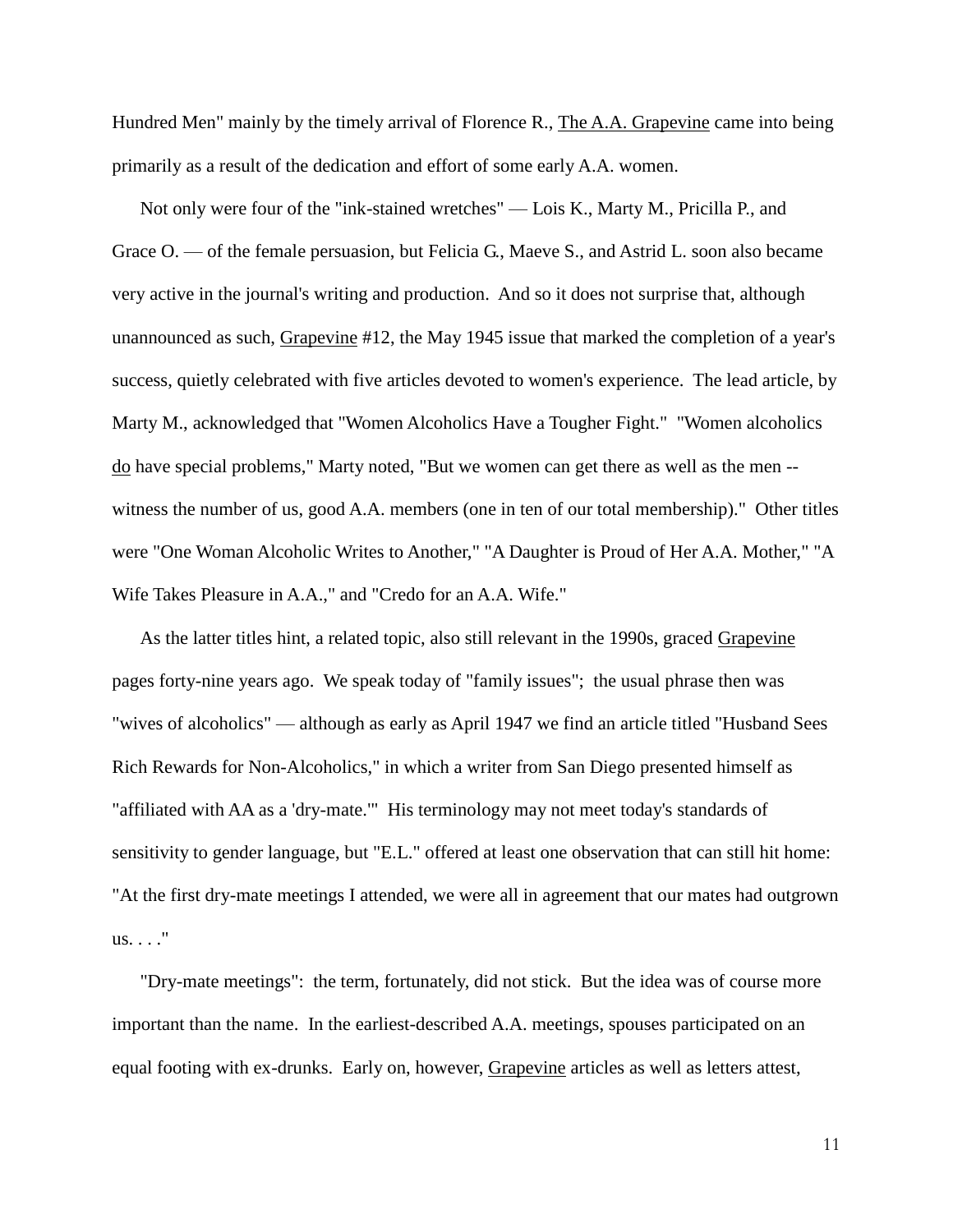some of the male alcoholics' wives intuited that some female alcoholic members seemed to understand their spouses better than did they. That realization brought some pain, but it also engendered deeper understanding of "identification" — one more fascinating story to follow within the pages of the longest running story in Alcoholics Anonymous, the story of Alcoholics Anonymous, that The A.A. Grapevine makes available.

\* \* \*

"Identification" also holds the key to the second "new" problem that may surprise readers of "old" Grapevines — the long history within Alcoholics Anonymous of attention to "problems of other drugs." As early as August 1944, Grapevine issue #3 printed a letter from "Doc N.": "I'm sure there are other A.A.s who, like myself, are finding in A.A. the highway to freedom from narcotics." Suggesting "a 'hophead's corner' in The Grapevine," the writer noted that "Even if mine is essentially the same problem of all alcoholics, I occasionally wish that there were just one other narcotics victim in my A.A. group with whom I might share experiences."

A month later, another physician, "Doc M.," wrote in "to assure him that his experience is one that is beginning to be shared by quite a few. We have in our club five men who have had many years of drug addiction but who are finding complete freedom from drugs and are well on the highway to successful and happy living. . . . These men, with one exception, were all primary alcoholics, and I believe this is largely true of all 'hopheads.'"

"Hopheads?!"

The Grapevine's second year, 1945, saw articles by Bill W. as well as by "an M.D. who also is an A.A." cautioning on "the sleeping-pill menace." "Those Goof-Balls," Bill termed them, in a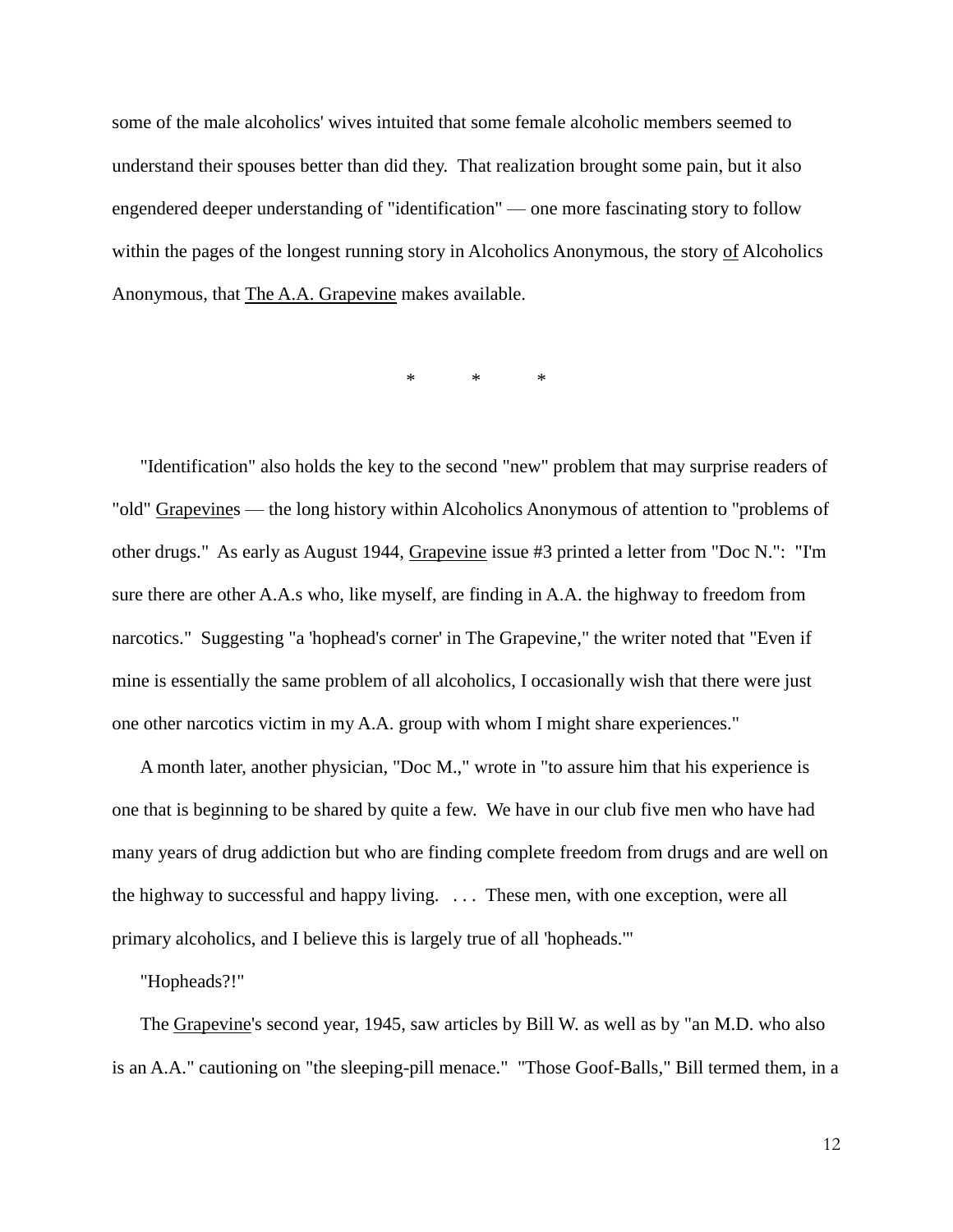passage perhaps intentionally murky enough that the phrase could apply to the pills' takers or prescribers as well as to the drugs themselves. Another side of the question was tackled by a member writing from Greenwich Village in February 1948, whose article asked: "Does a Pill Jag Count as a Slip?" J.T. expressed his view strongly: "The A.A. who takes to pills is trading the devil for the witch." "If you are using pills, openly or secretly, don't try to convince anyone that you're still sober or living the A.A. way of life. It just ain't so."

\* \* \*

The early "difficulties," then, were not that difficult. In fact, the most critical period for Alcoholics Anonymous, if that can be judged from the pages of The A.A. Grapevine, occurred in the early 1960s. January of 1961 witnessed an explicit rejection of the journal's "meeting in print" self-image, that understanding being replaced by the addition of the phrase "in all our affairs" to the masthead. In April of that year, Bill W. published the first of a series of articles originally intended to be part of a book on the topic of "A.A. spirituality." That book was never completed, but Bill's idea later became the inspiration for The A.A. Grapevine's publication of all of his Grapevine articles under the title, The Language of the Heart.

Also in 1960 and 1961 we find much concern about oldtimers' attendance at A.A. meetings. Articles on the importance of honesty and the treacherous traps leading to slips begin to appear with an almost frightening consistency. And a new series on the Twelve Steps begins, unusual both in that the whole series was by a single writer and that the series would later be published as a pamphlet, "Twelve Steps and the Older Member." (\*\*only such?)

What was going on at this point, some fifteen years into The A.A. Grapevine's existence,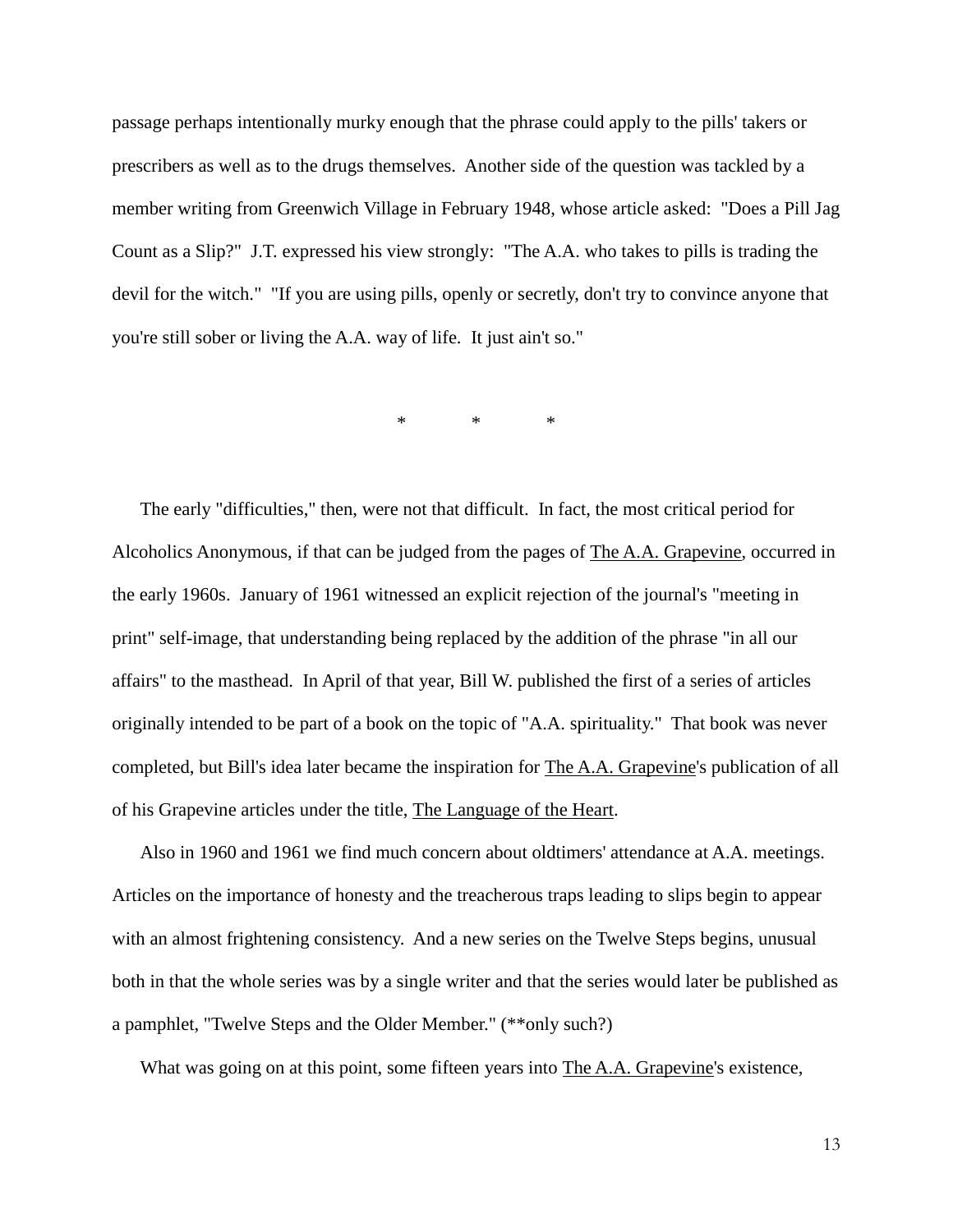around the time of A.A.'s twenty-fifth birthday? One hint may be found in the stories that appeared around this era. Although Grapevine editors would title a series "Is A.A. Changing?" only decades later, and although Alcoholics Anonymous itself both earlier had experienced and later would experience greater bursts of growth, early 1960's letters to and articles in The A.A. Grapevine reveal a tug-of-war between those promoting and those denying change. This was not a new phenomenon in Alcoholics Anonymous: Bill W. had observed in the 1940s that "A.A. will always have both its fundamentalists and its liberals," a comment on precisely this point. What distinguishes the 1960s is that it seems to be the decade in which the membership as a whole discovered that truth. And although much of the new awareness derived from the greater mobility of Americans, including alcoholic Americans, The A.A. Grapevine was also a vehicle of that discovery.

Some 1960's issues may still arouse interest. In the January 1961 issue, one member reminded that "AA is a Fellowship not a Friendship Club," suggesting that "the only reason for being in AA is to learn how to live without alcohol." The same issue contained another of the many answers to an article that had appeared in July 1960, "I Don't Go to Meetings Any More." In February, a member offered, under the title "AA Is Getting Too Organized," the thoughts of "a conservative old-timer" who had passed through that stage of thinking. Meanwhile, as a spur to the complacent, Bill W. quietly observed in the first article of his new series, "God As We Understand Him": "Though three hundred thousand did recover in the last twenty-five years, maybe half a million more have walked into our midst, and then out again."

\* \* \*